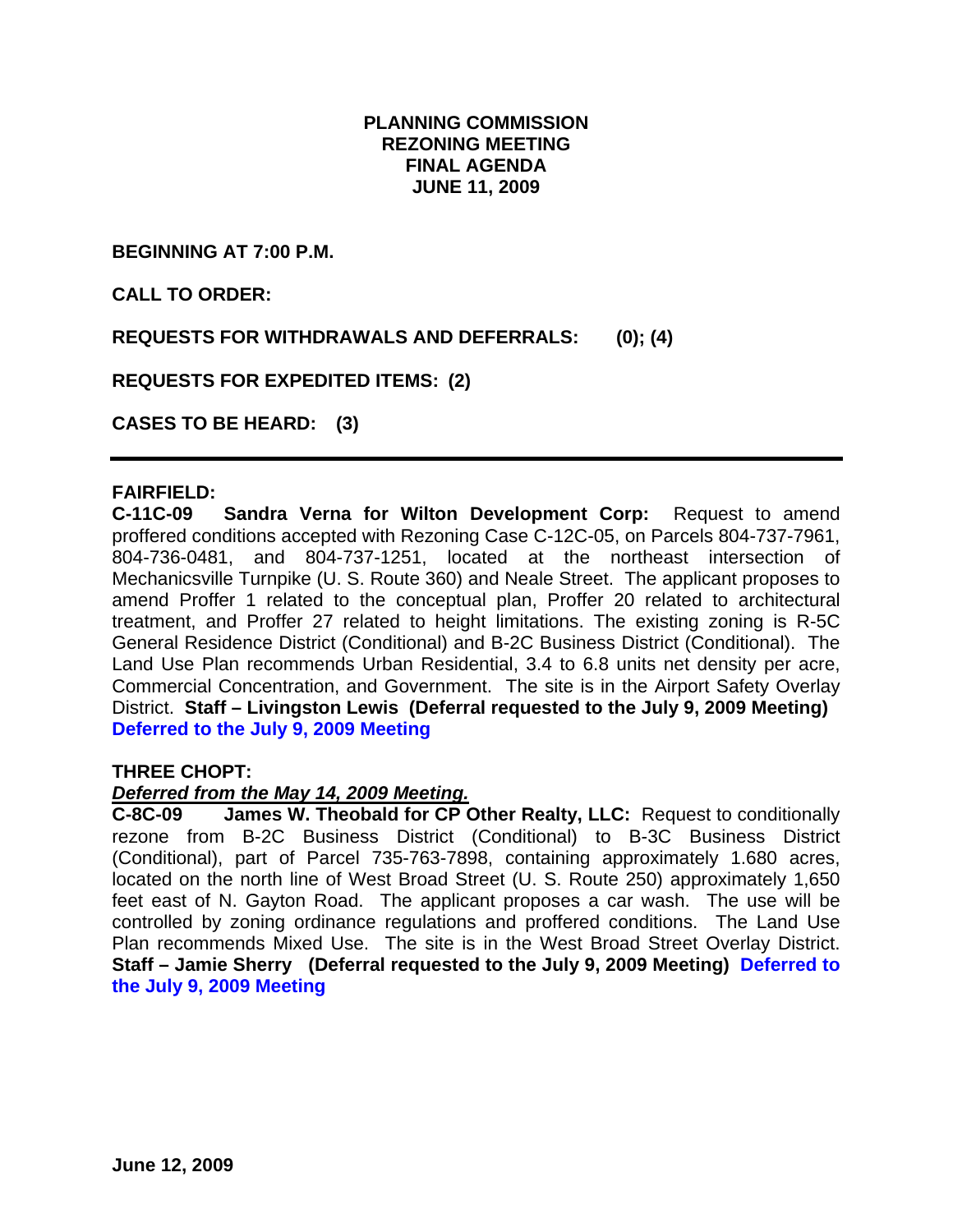## *Deferred from the April 9, 2009 Meeting.*

**C-8C-05 G. Edmond Massie, IV for Fidelity Properties, Ltd.:** Request to conditionally rezone from A-1 Agricultural District to RTHC Residential Townhouse District (Conditional), Parcel 746-764-5580, containing approximately 4.54 acres, located on the west line of Sadler Road approximately 290 feet south of Wonder Lane. The applicant proposes a residential townhouse development not to exceed six (6) dwelling units per acre. The RTH District allows a maximum gross density of 9 units per acre. The proposed use will be controlled by zoning ordinance regulations and proffered conditions. The Land Use Plan recommends Suburban Residential 1, 1.0 to 2.4 units net density per acre. **Staff – Ben Sehl (Deferral requested to the July 9, 2009 Meeting) Deferred to the July 9, 2009 Meeting** 

#### *Deferred from the April 9, 2009 Meeting.*

**C-19C-06 G. Edmond Massie, IV for Fidelity Properties, Ltd.:** Request to conditionally rezone from A-1 Agricultural District to RTHC Residential Townhouse District (Conditional), Parcels 746-763-2482, 746-763-2896, 746-763-1769, and 746- 764-3818, containing 10.79 acres, located on the east line of Glasgow Road, approximately 600 feet north of Ireland Lane. The applicant proposes a residential townhouse development not to exceed six (6) dwelling units per acre. The RTH District allows a maximum gross density of 9 units per acre. The proposed use will be controlled by zoning ordinance regulations and proffered conditions. The Land Use Plan recommends Suburban Residential 1, 1.0 to 2.4 units net density per acre. **Staff – Ben Sehl (Deferral requested to the July 9, 2009 Meeting) Deferred to the July 9, 2009 Meeting** 

**P-7-09 Dan Brantingham for CC Short Pump Crossing, LLC:** Request for a Provisional Use Permit under Sections 24-58.2(d), 24-120 and 24-122.1 of the County Code in order to allow outside dining for a restaurant on part of Parcel 738-760-8449, located on the west line of Pump Road approximately 500 feet north of its intersection with Three Chopt Road (Short Pump Crossing Shopping Center). The existing zoning is B-2C Business District (Conditional). The Land Use Plan recommends Commercial Concentration. The site is in the West Broad Street Overlay District. **Staff – Lisa Taylor (Expedited Agenda Requested) Recommended for Approval** 

#### **TUCKAHOE:**

None.

#### **BROOKLAND:**

**C-13C-09 Gloria L. Freye, Esq. for 5215 West Broad St LLC:** Request to conditionally rezone from B-3 Business District and B-2 Business District to R-6C General Residence District (Conditional), Parcel 772-738-8719, containing 2.31 acres, located on the southeast line of Byrd Avenue between W. Broad Street (U.S. Route 250) and Markel Road. The applicant proposes a mixed use development with commercial uses and a maximum of 45 residential units per companion case P-8-09. The uses will be controlled by zoning ordinance regulations and proffered conditions.